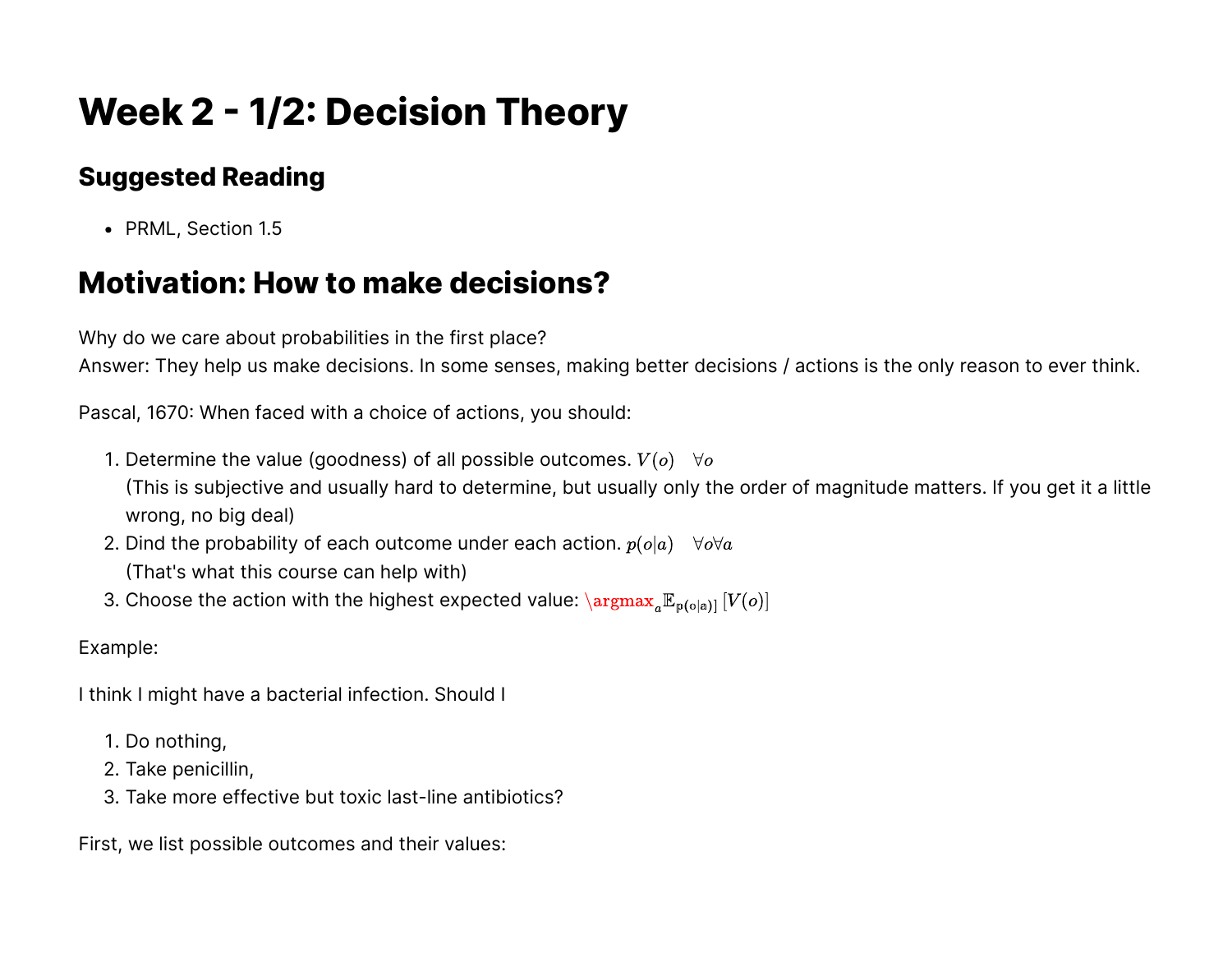| <b>Outcome</b>            | value       |
|---------------------------|-------------|
| No infection, no toxins.  | 0 days sick |
| Infection, no toxins.     | 5 days sick |
| No infection, but toxins. | 1 day sick  |
| Infection and toxins.     | 8 days sick |

Second, we need the probability of each outcome under each possible action:

| <b>P(outcome given action):</b> | <b>Nothing</b> | <b>Penicillin</b> | <b>Last-line</b> |
|---------------------------------|----------------|-------------------|------------------|
| No infection, no toxins.        | 0.1            | 0.9               |                  |
| Infection, no toxins.           | 0.9            | 0.1               |                  |
| No infection, toxins.           |                |                   | 0.99             |
| Infection and toxins.           |                |                   | 0.01             |
| <b>Total</b>                    |                |                   |                  |

Third, for each action we compute the sum of all values times their probability, ignoring all zeros:

- 1. Do nothing:  $0.9 * 5 = 4.5$  expected days sick.
- 2. Take penicillin  $0.1 * 5 = 0.5$  expected days sick.
- 3. Take toxic last-line antibiotics: 0.99 *1 + 0.01* 8 = 1.07 expected days sick.

Option with lowest expected number of days sick: penicillin.

# **Objections:**

A few common objections to this framework: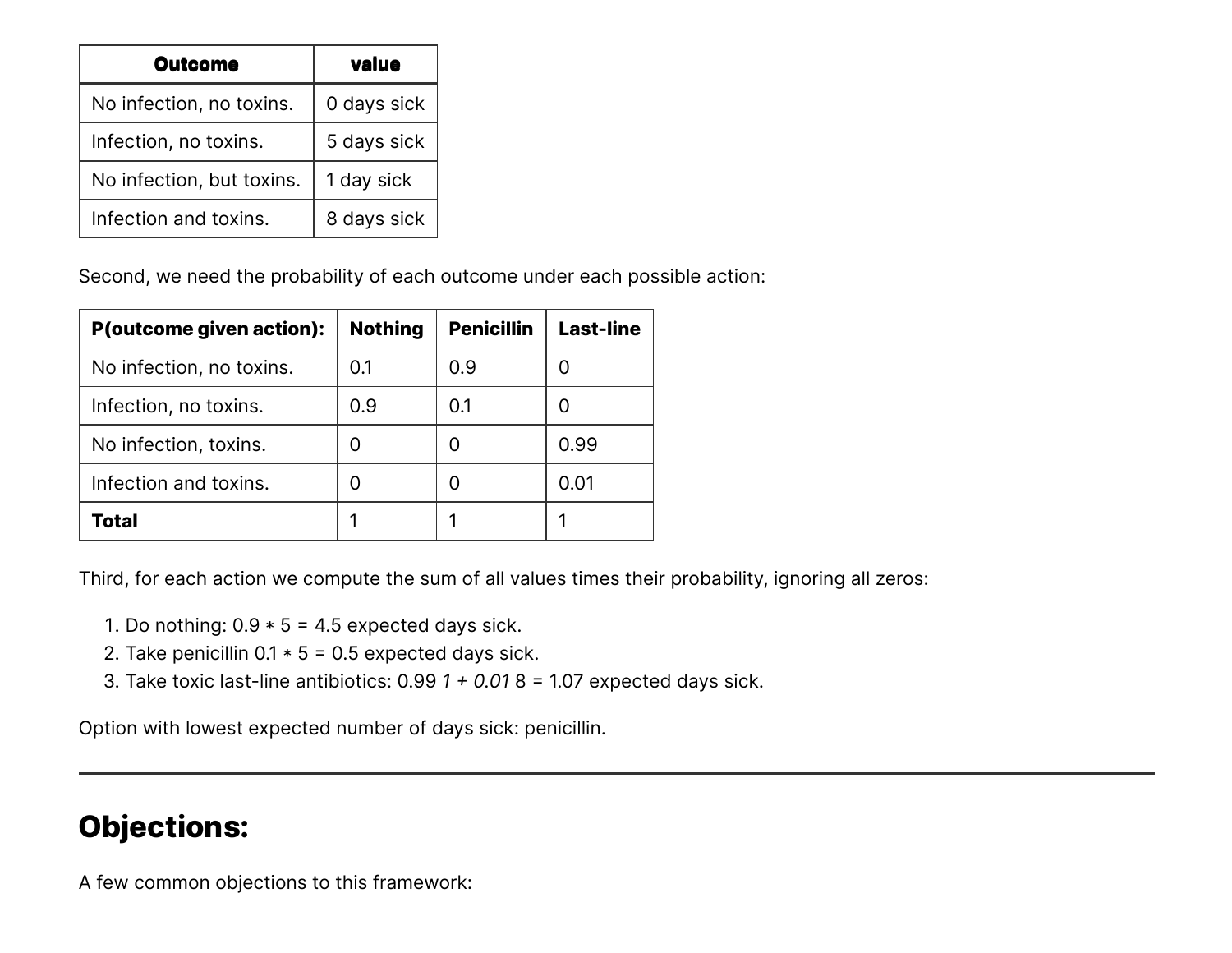**Objection 1:** I don't care about the average outcome, somes outcomes are smply unacceptable. I want to make sure my plane never crashes, or my bridge never falls.

**Answer:** You can't guarantee anything, you can only make probabilities small. So you have to assign values to probabilities of outcomes, and the only coherent way to do this is linearly. I.e. twice the probability = twice as bad. If someone dying is really bad, just give it a really high negative utility. But you might have to trade some chances of deaths vs. others.

**Objection 2:** You can't compare the pain of being sick to the cost of medicine in dollars.

**Answer:** We have to. That is, we usually have to make tradeoffs, and so we have to compare different types of outcome on the same scale one way or another. We should be explicit about what we value so that we can discuss it and sanitycheck it.

The World Health Organization estimated the relative quality people assigned to their own lives under different disabilities:

| <b>Condition</b>            | <b>Life discount factor</b> |
|-----------------------------|-----------------------------|
| Dementia                    | 0.666                       |
| <b>Blindness</b>            | 0.594                       |
| Schizophrenia               | 0.528                       |
| AIDS, not on ART            | 0.505                       |
| Burns 20%-60% of body       | 0.441                       |
| <b>Fractured femur</b>      | 0.372                       |
| Moderate depression episode | 0.350                       |
| Amputation of foot          | 0.300                       |
| Deafness                    | 0.229                       |
| Infertility                 | 0.180                       |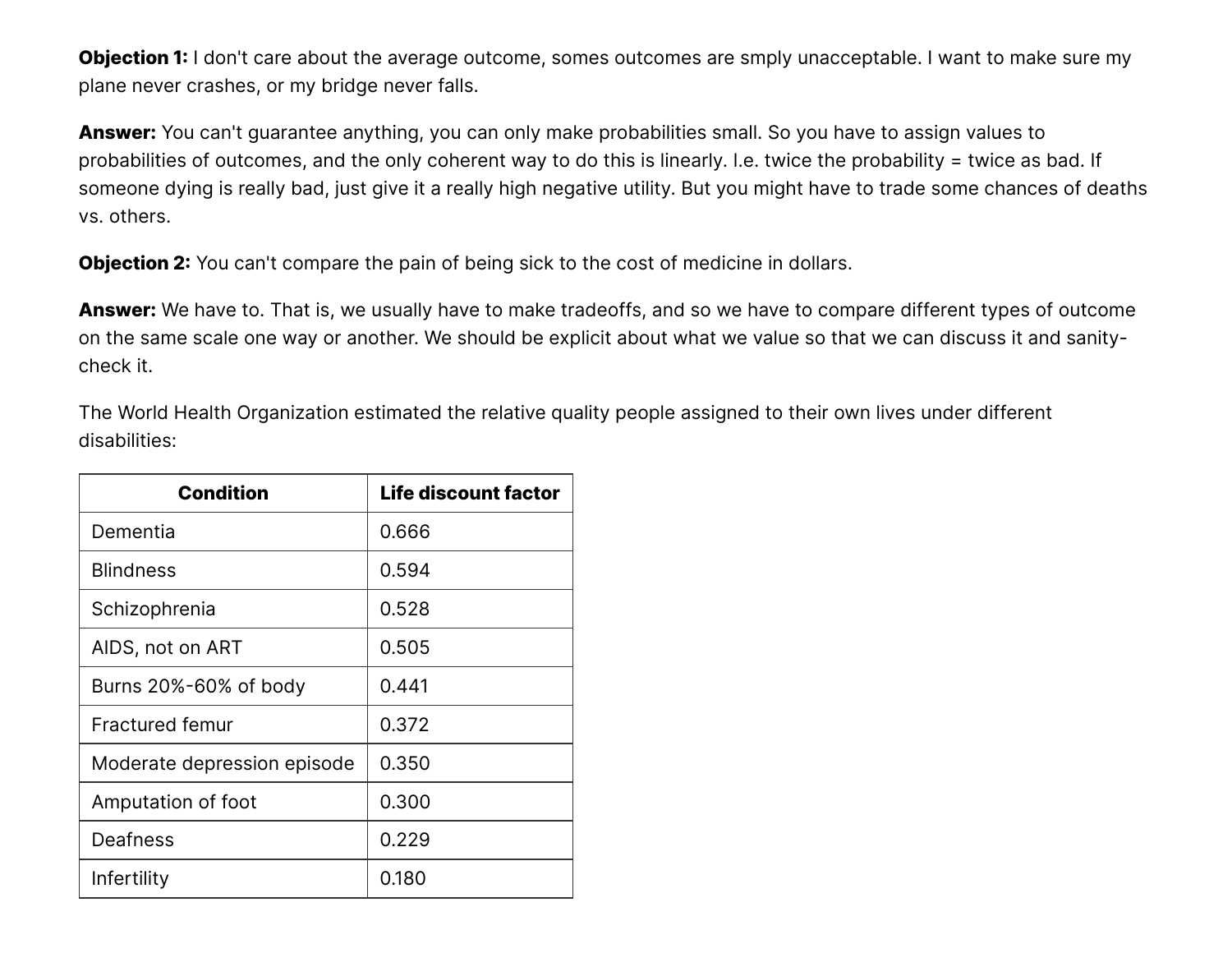| <b>Condition</b>     | <b>Life discount factor</b> |
|----------------------|-----------------------------|
| Amputation of finger | 0.102                       |
| Lower back pain      | 0.061                       |

**Objection 3:** It's computationally expensive to compute conditional probabilities and expectations over all possible outcomes.

**Answer:** Agreed! That's what the tools in this course are designed to help with.

Where did  $P($  outcome  $|$  action  $)$  come from? That's what the rest of the course is about.

In general these numbers will also be expectations over joint distributions many possible variables, like which infection we have, the details of our own physiology. We can always make the model more detailed to include more information.

But this is ultimately what we're going to do with these probabilities: Use them to make informed decision to make our lives better.

#### **Example: Cancer screening.**

Now we'll consider an example of decision making conditioned on both actions, as well as data.

Suppose we have a real-valued input vector  $x$  and a corresponding target (output) value  $c$  with a known joint probability distribution:  $p(x, c)$ .

For example, based on an X-ray image, we would like to update our beliefs about whether the patient has cancer. The input vector  $x$  is the set of pixel intensities in the x-ray image, and the output variable  $c$  will represent the presence of cancer, class  $C_1$ , or absence of cancer, class  $C_2$ .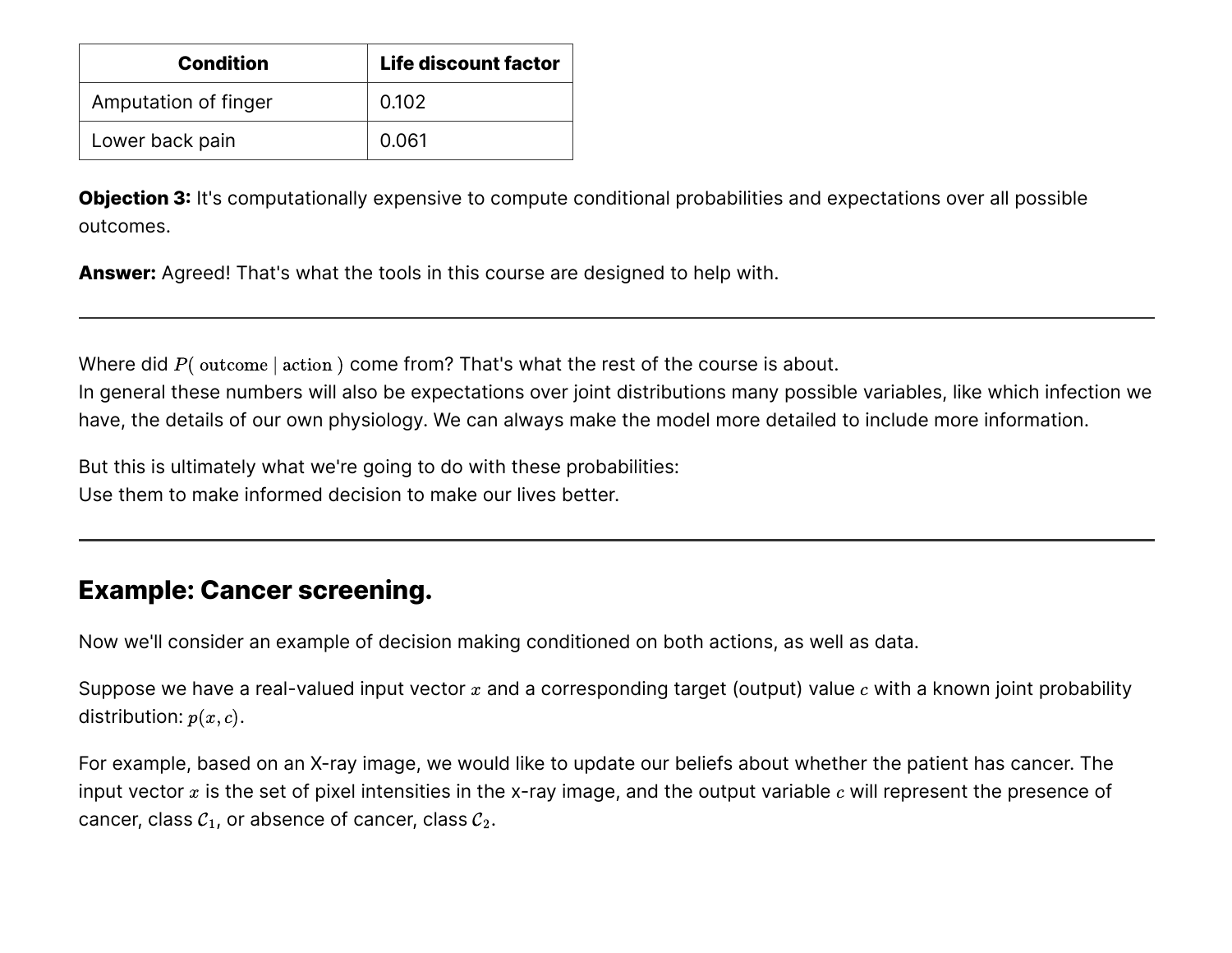

Our belief after seeing the x-ray is given by:

$$
p({\cal C}_k|x)=\frac{p(x|{\cal C}_k)p({\cal C}_k)}{p(x)}\ \ \, \text{Bayes' rule}.
$$

If our goal were simply to make as few misclassifications as possible, we could minimize the expected number of mistakes we'll make.

Since  $p(x, C_1) = p(C_1|x)p(x)$ , in order to minimize the probability of making mistake, we assign each x to the class for which the posterior probability  $p(C_1|x)$  is largest. This minimizes the misclassification rate.

But realistically, a false positve usually has a much different cost than a false negative.

#### **Expected loss**

- We want a **loss function** to measure of loss incurred by taking any of the available decisions under each (true but unknown) state of the world.
- Suppose that for some  $x$ , the true class is  $c_k$ , but we assign  $x$  to class  $c_j$ . Then we define the loss incurred to be  $L(k, j)$ .

Here's a made up loss function for this example: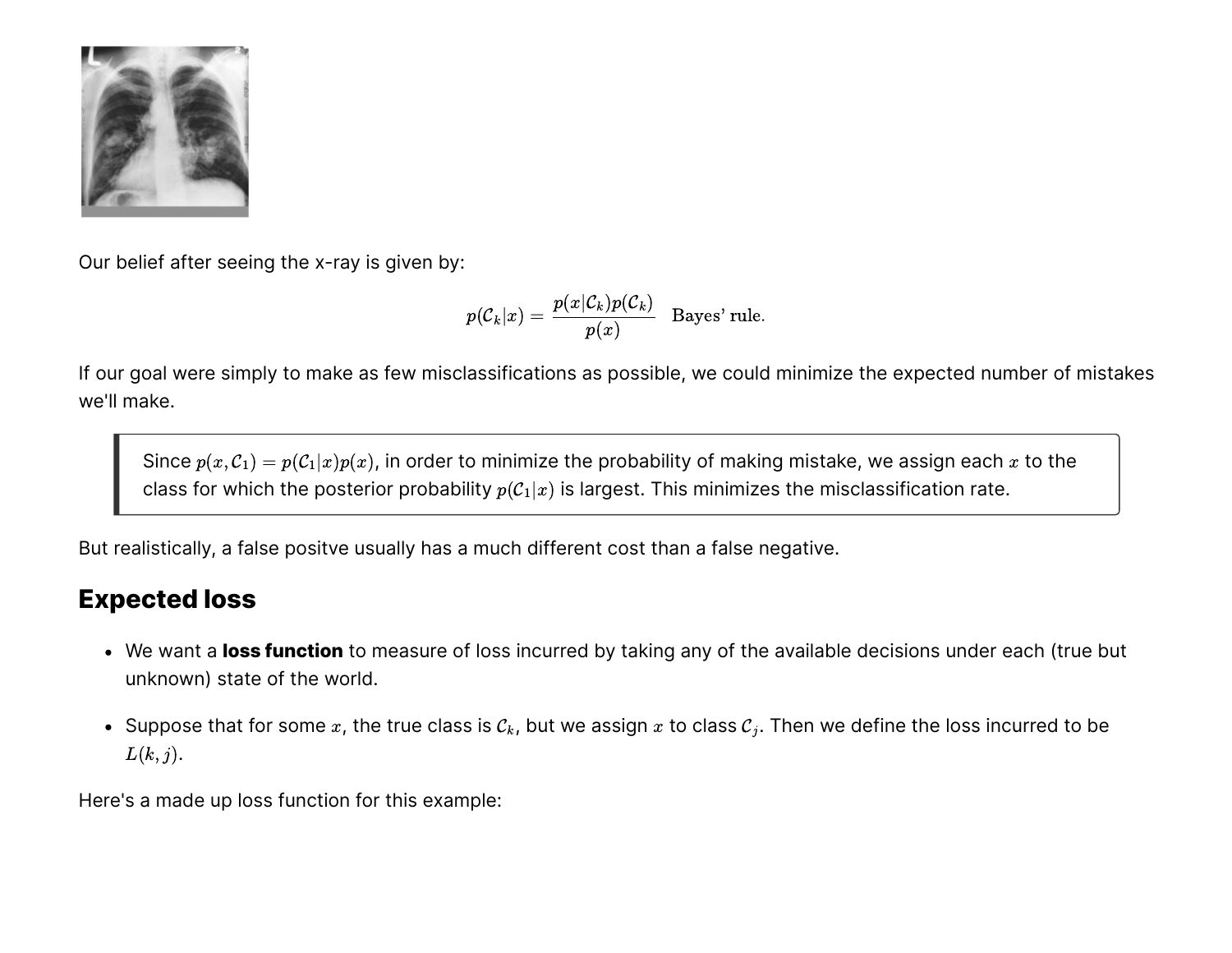

Thus the expected loss is given by

$$
\mathbb{E}[L]=\sum_k\sum_j\int_{\mathcal{R}_j}L(k,j)\:p(x,\mathcal{C}_k)dx
$$

**Goal** is to choose regions  $\mathcal{R}_j$  as to minimize expected loss.

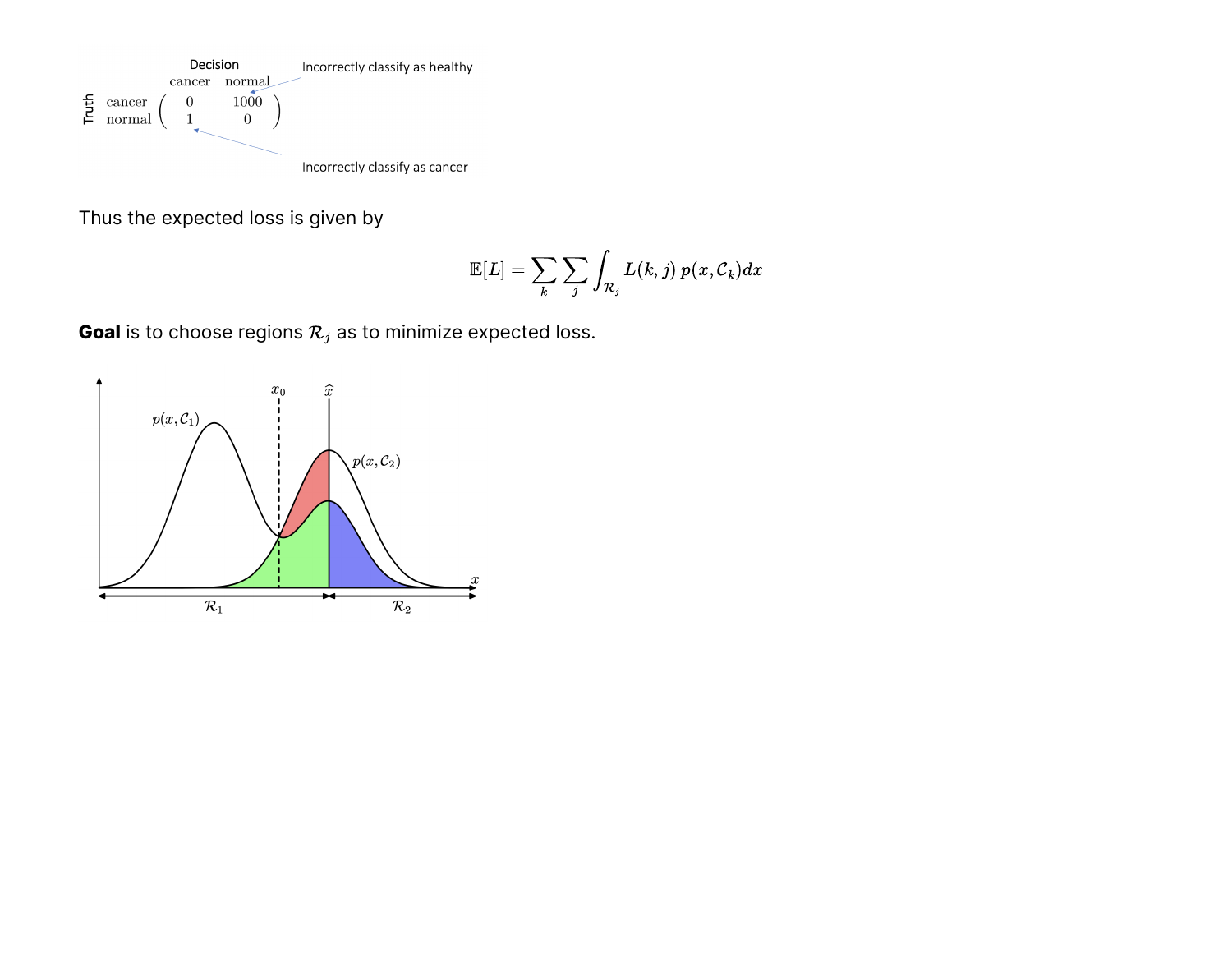

Here's roughly what the conditional distribution looks like for this example:

Sometimes you don't have to make a decision and can take a third option.

In the above figure, the blue region corresponds to  $L_{12}$ : the sample comes from class  $C_1$  but we classified as  $C_2$ .

Therefore, we want to minimize

$$
\mathbb{E}[L]=\sum_k\sum_j\int_{\mathcal{R}_j}L_{kj}\,p(x,\mathcal{C}_k)dx\\=\sum_j\int_{\mathcal{R}_j}\sum_kL_{kj}\,p(x,\mathcal{C}_k)dx.
$$

Define  $g_j(x) = \sum_k L_{kj} \, p(x, \mathcal{C}_k)$  and notice that  $g_j(x) \geq 0.$ 

Then, minimizing the expected loss,

$$
\mathbb{E}[L]=\sum_j\int_{\mathcal{R}_j}g_j(x)dx
$$

is equivalent to choosing

$$
\mathcal{R}_j = \{x \; : \; g_j(x) < g_k(x) \;\; \text{for all} \;\; k \neq j\}.
$$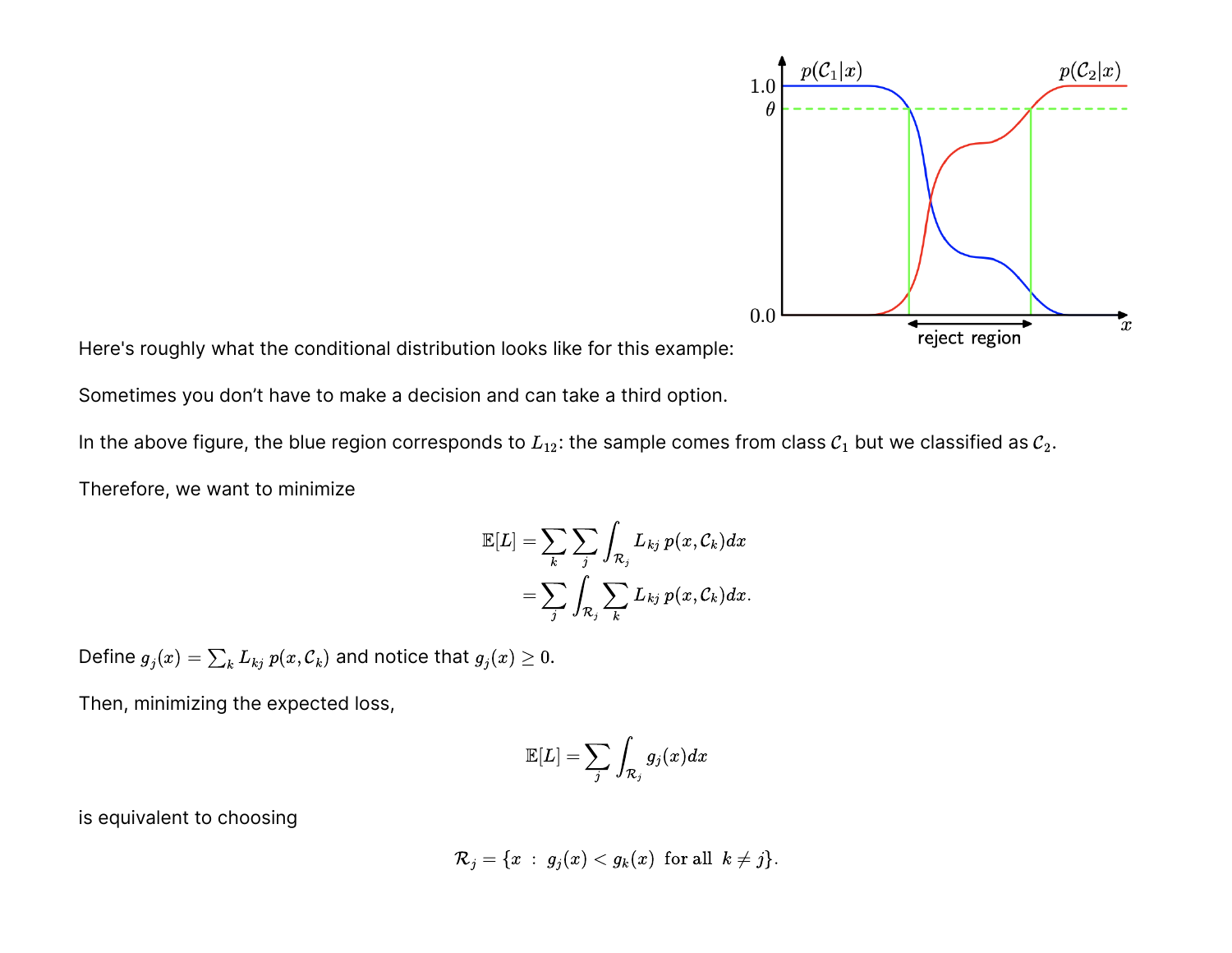In words, for each  $x$ , we choose the action that has the lowest expected reward for that  $x$ .

We can also you the product rule  $p(x, C_1) = p(C_1|x)p(x)$  and reduce the problem to:

Find regions  $\mathcal{R}_j$  such that the following is minimized:

$$
\sum_k L_{kj} \ p({\cal C}_k | x).
$$

That is

$$
\mathcal{R}_j = \{x\::\sum_k L_{kj}\:p(\mathcal{C}_k|x) < \sum_k L_{ki}\:p(\mathcal{C}_k|x)\:\:\text{for all}\:\:i \neq j\}.
$$

## **Loss functions for regression**

So far, we have discussed decision theory in the context of classification. We will briefly extend this for the regression setup as well. Now we consider an input/target setup  $(x,t)$  where the target (output) is continuous  $t\in\mathbb{R}$ , and their joint density is given by  $p(x,t)$ .

Instead of trying to find decision regions, this time we try to find a regression function  $y(x)\approx t$  which maps inputs to the outputs. We choose a loss function  $L$  between the regression function  $y(x)$  and the target  $t$  to assess the quality of our estimate, i.e.,  $L = L(y(x), t)$ .

The expected loss in this case,

$$
\mathbb{E}[L]=\int\int L(y(x),t)p(x,t)dxdt.
$$

What is the best regression function  $y(x)$  that minimizes the expected loss?

Let's choose the loss function as the *squared error loss* to simplify things a bit, i.e.  $L(y(x), t) = (y(x) - t)^2$ .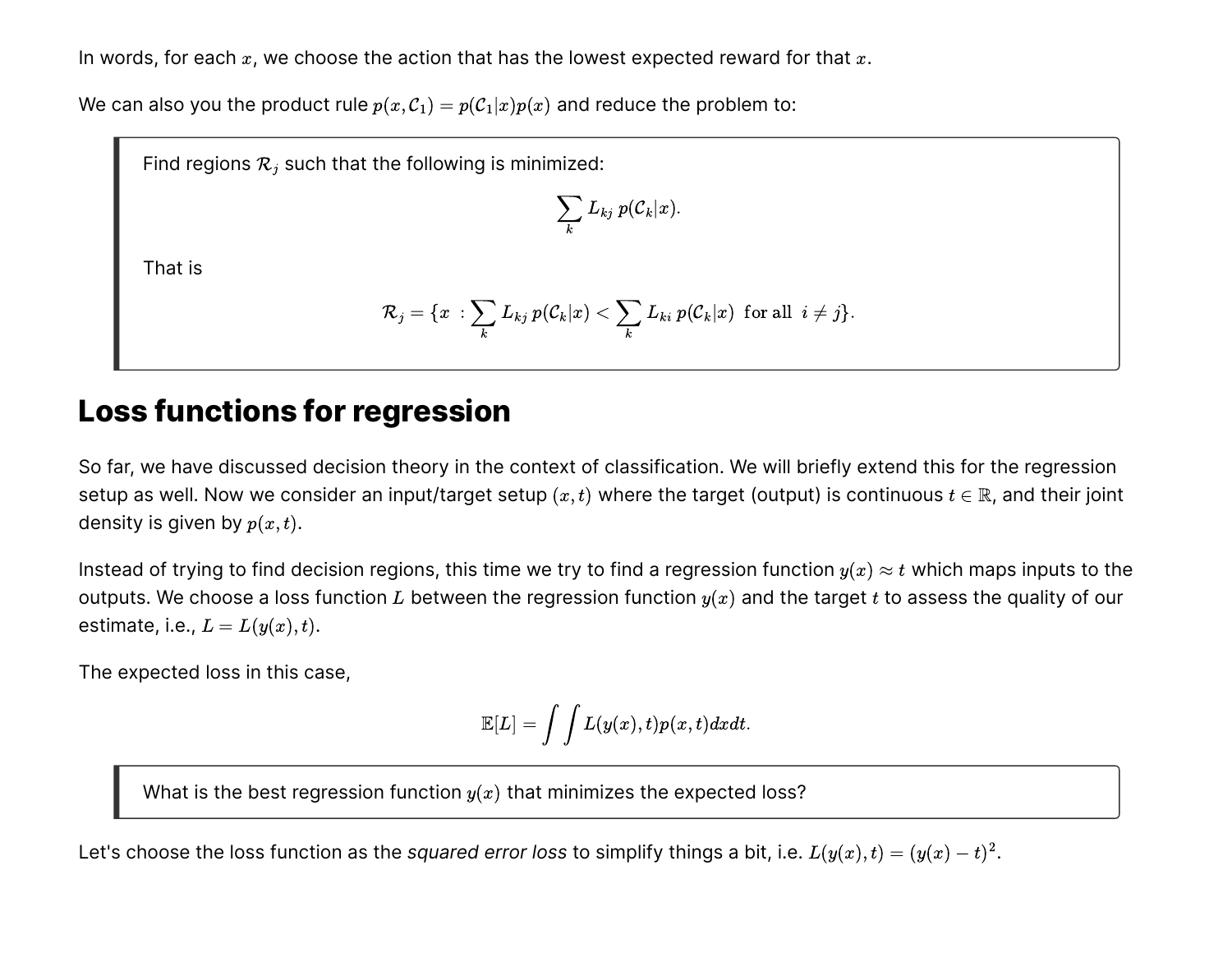$$
\mathbb{E}[L] = \int \int (y(x) - t)^2 p(x, t) dx dt
$$
  
= 
$$
\int \int (y(x) - \mathbb{E}[t|x] + \mathbb{E}[t|x] - t)^2 p(x, t) dx dt
$$
  
= 
$$
\int \int (y(x) - \mathbb{E}[t|x])^2 p(x, t) dx dt + \int \int (\mathbb{E}[t|x] - t)^2 p(x, t) dx dt
$$

The last step follows since

$$
\begin{aligned} &\int\int (y(x)-\mathbb{E}[t|x])(\mathbb{E}[t|x]-t)p(x,t)dxdt \\ &=\int\int (y(x)-\mathbb{E}[t|x])(\mathbb{E}[t|x]-t)p(t|x)p(x)dxdt \\ &=\int (y(x)-\mathbb{E}[t|x])\Big\{\int (\mathbb{E}[t|x]-t)p(t|x)dt\Big\}p(x)dx=0 \end{aligned}
$$

since the term in the braces is

$$
\int (\mathbb{E}[t|x] - t)p(t|x)dt = \mathbb{E}[t|x] - \mathbb{E}[t|x] = 0.
$$

We showed that the expected loss is given by the sum of two **non-negative** terms

$$
\mathbb{E}[L] = \int \int (y(x) - \mathbb{E}[t|x])^2 p(x,t) dx dt + \int \int (\mathbb{E}[t|x] - t)^2 p(x,t) dx dt.
$$

The second term does not depend on  $y(x)$  thus choosing the best regression function  $y(x)$  is equivalent to minimizing the first term on the right hand side. Thus, we get

$$
y(x) = \mathbb{E}[t|x].
$$

The second term is the expectation of the conditional variance of  $t|x$ . It represents the intrinsic variability of the target data and can be regarded as noise.

#### **Summary**

Depending on the application, one needs to choose an appropriate loss function.